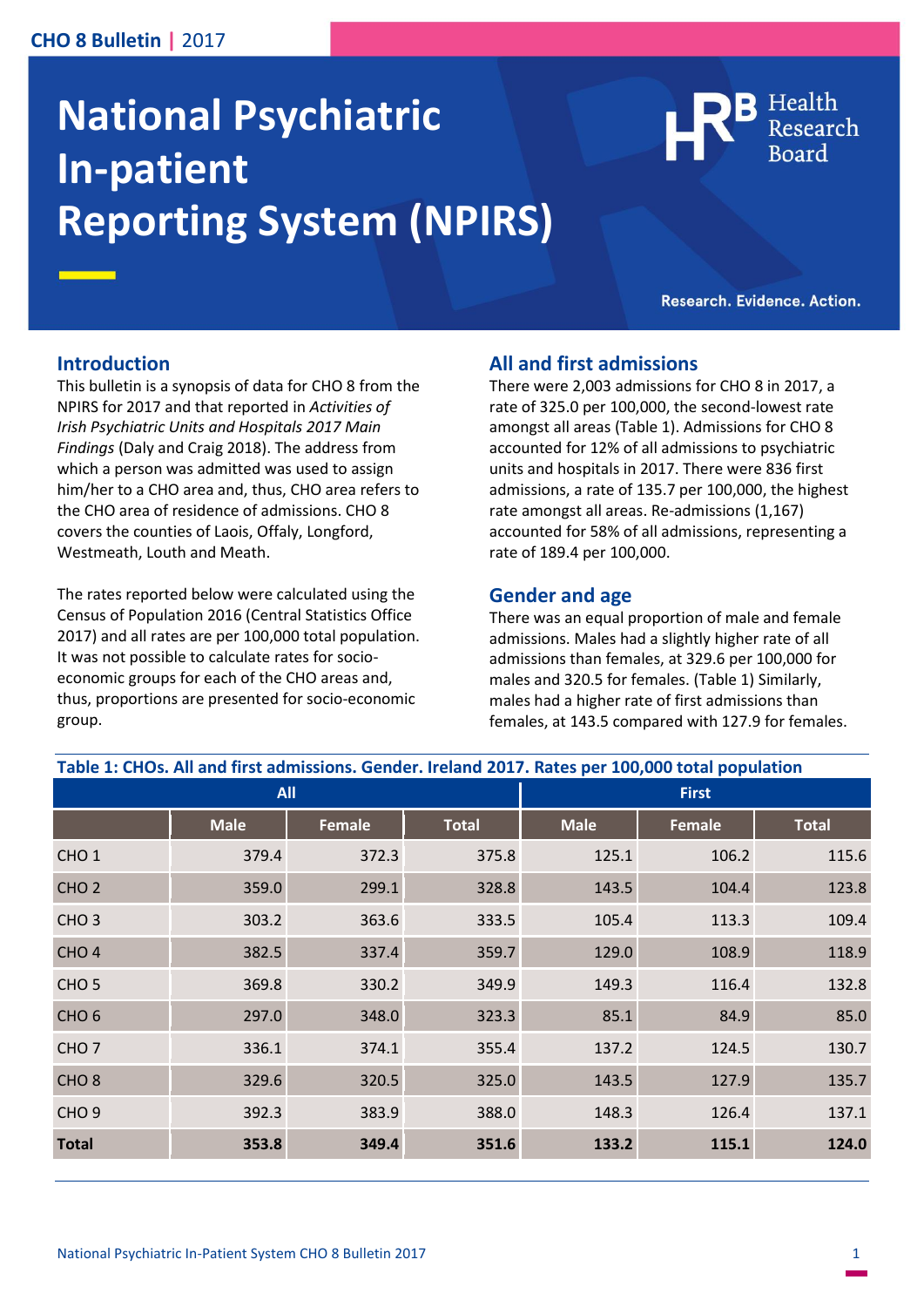# **CHO 8 Bulletin |** 2017

The 20–24 year age group had the highest rate of all admissions for CHO 8, at 559.1 per 100,000, followed by the 25–34 year age group, at 539.5, and the 75 year and over age group, at 472.4. The 35–44 year age group had the lowest rate of all admissions, at 361.4 per 100,000.

The 20–24 year and over age group had the highest rate of first admissions in CHO 8, at 292.3 per 100,000, followed by the 18–19 year age group, at 281.8, and the 25–34 year age group, at 235.9. The 25–34 year age group had the lowest rate of first admissions, at 114.2.

Age groups were condensed into two groups: under 45 years and 45 years and over. The 45 year and over age group had the highest rate of admissions in all CHO areas, with rates ranging from 558.9 per 100,000 in CHO 9 to 383.9 in CHO 2 (Figure 1). The rate of admission for the 45 year and over group in CHO 6 (475.9) was over twice that of the under 45 year group, while the rate in CHO 7 (514.9) and CHO 9 (558.9) was almost twice that of the under 45 year group for those areas.

## **Marital status**

Single persons accounted for over half of all (54%) and first (52%) admissions for CHO 8; married persons accounted for 30% of all and 32% of first admissions; widowed persons accounted for 5% of all and 5% of first admissions; and divorced persons accounted for 4% of all and 3% of first admissions.

## **Socio-economic group**

Twelve per cent of all admissions had non-manual occupations, 8% were lower professional, and 6% each were manual skilled and semi-skilled. However, it is worth noting that over half (55%) of returns for CHO 8 did not specify an occupation, making assignment to a socio-economic group impossible. Proportions for first admissions were somewhat similar.

## **Diagnosis**

Depressive disorders accounted for 24% of all admissions and 26% of first admissions for CHO 8; schizophrenia accounted for almost 21% of all and 15% of first admissions; and neuroses accounted for almost 11% of all and 14% of first admissions.

All and first admission rates in CHO 8 were highest for depressive disorders, at 76.6 (Figure 2) and 35.9 per 100,000, respectively. Schizophrenia had the second-highest rate of all admissions in CHO 8, at 68.2, followed by mania, at 38.9 and neuroses, at 34.7. Schizophrenia had the second-highest rate of first admissions in CHO 8, at 20.9 per 100,000, followed by neuroses, at 19.3.



### **Figure 1: All admissions by age category by CHO area. Ireland 2017. Rates per 100,000 total population**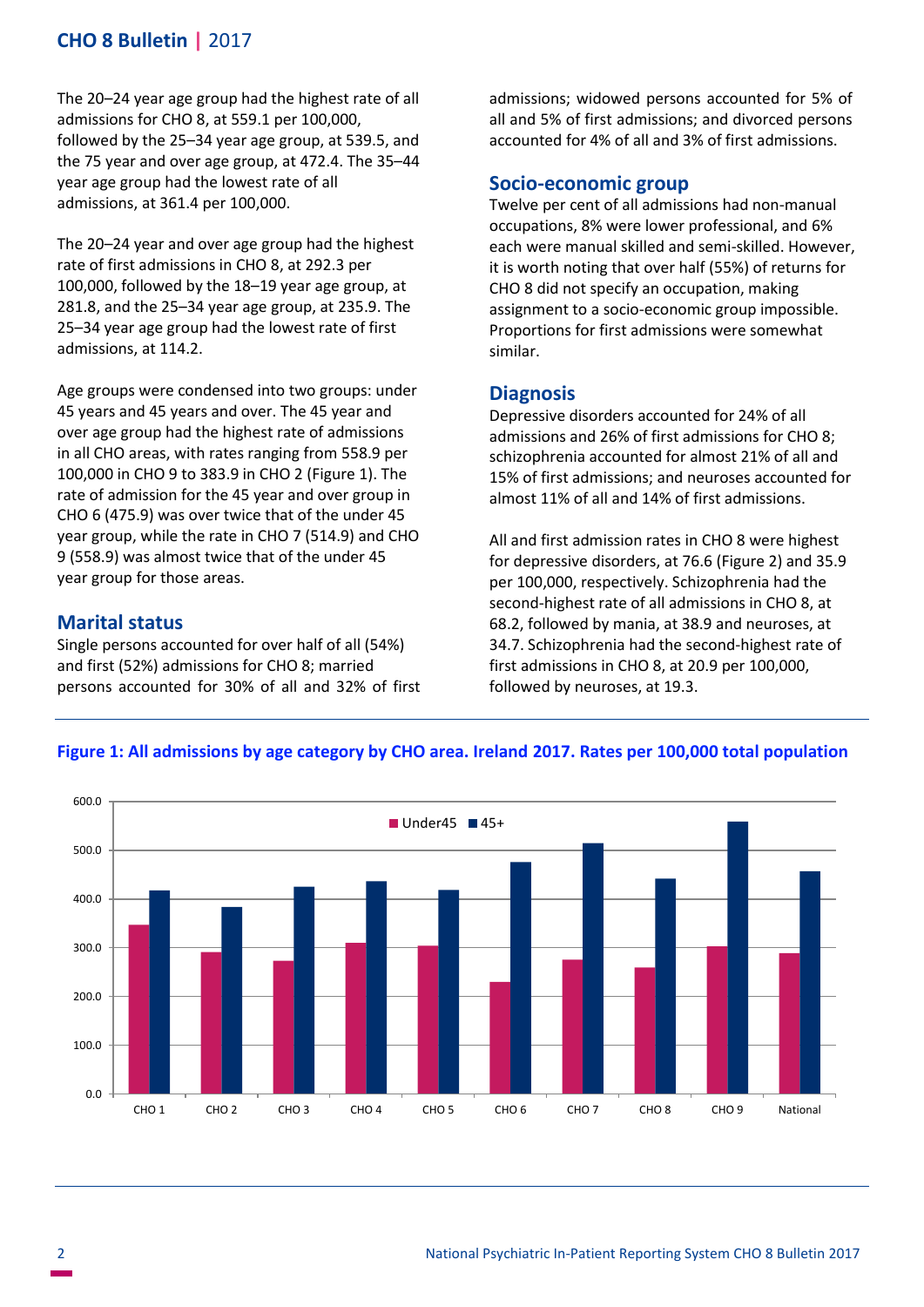# **CHO 8 Bulletin |** 2017

#### **Legal status**

Involuntary admissions accounted for 13% of all and 13% of first admissions for CHO 8. The rate of all involuntary admissions in CHO 8 was 41.2, while that for first admissions was 17.9 per 100,000 (Figure 3).

## **Hospital type**

Fifty-seven per cent of all admissions for CHO 8 were to general hospital psychiatric units, 18% were to psychiatric hospitals/continuing care units and 25% were to independent/private and private charitable centres.

#### **Discharges**

There were 1,991 discharges (1,976 discharges and 15 deaths) for CHO 8 in 2017. Thirty-one per cent of discharges occurred within one week of admission, 16% occurred within one to two weeks and 21% occurred within two to four weeks of admission. Ninety-four per cent of discharges occurred within three months of admission. This is similar to the pattern observed nationally.

Discharges for CHO 8 accounted for 12% of all discharges and 12% of all in-patient days. The average length of stay for all discharges for CHO 8 was 50.7 days (median 15 days) (Figure 4). This compares with the national average of 52.3 days (median 15 days).

When discharges with a length of stay of one year or more were excluded, discharges for CHO 8 accounted for 12% of discharges and 11% of in-patient days. The average length of stay for discharges, excluding those with a length of stay of one year or more, was 26.6 days (median 14 days).

#### **References**

Central Statistics Office (2017) Census of Population 2016, www.cso.ie.

Daly A and Craig S (2018) *Activities of Irish Psychiatric Units and Hospitals 2017*. HRB Statistics Series 38. Dublin: Health Research Board.



## **Figure 2: Admissions for selected diagnostic groups by CHO area. Ireland 2017. Rates per 100,000 total population**